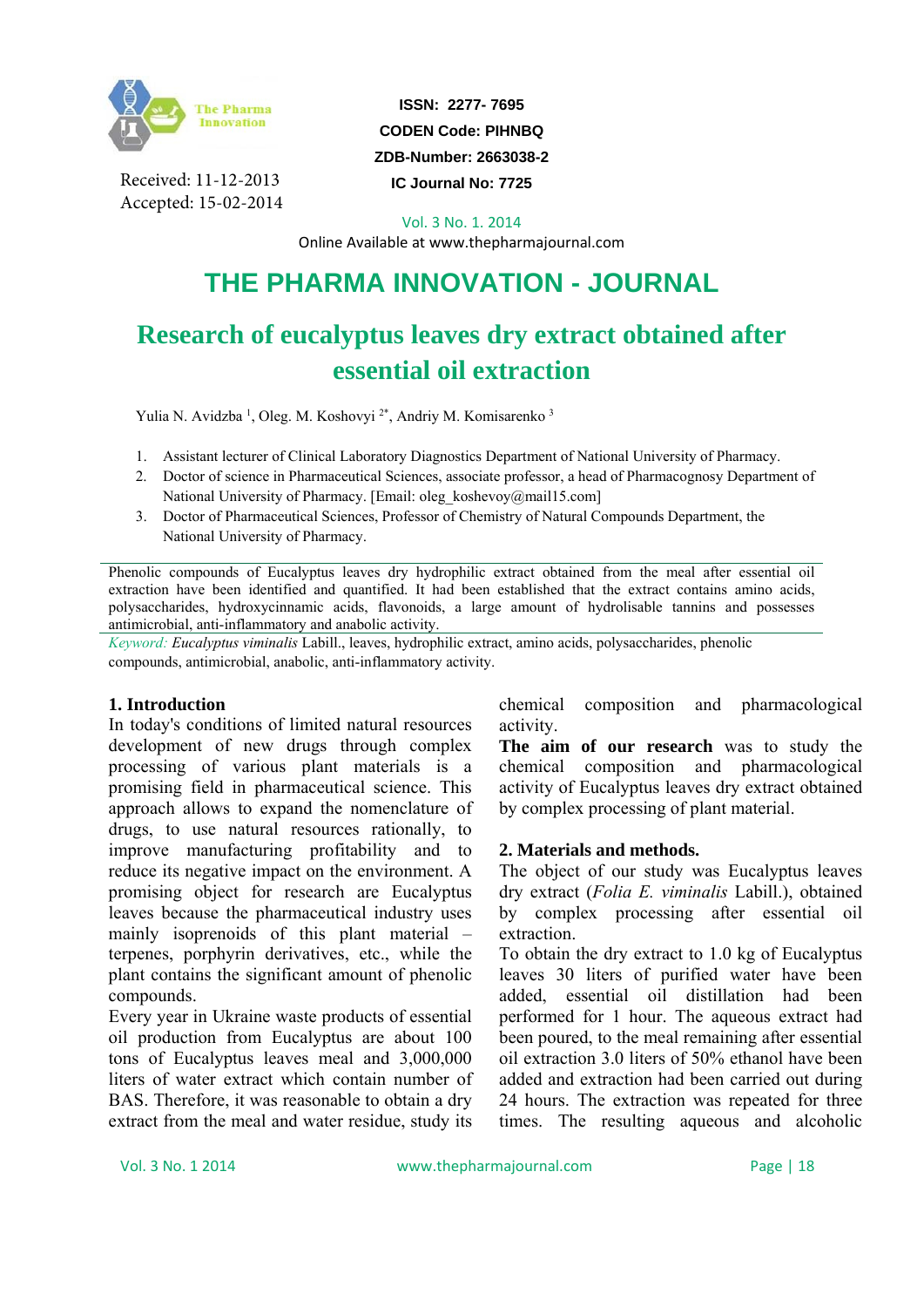extracts have been combined, evaporated at a temperature of  $85-95$  °C under vacuum in a vacuum circulation apparatus with dilution 680- 700 mm of mercury to the volume of water residue equal to 2.0 liters. The vat residue was a thick clear dark brown liquid which was left for natural settling for 4-5 days in the refrigerator. The resulting aqueous concentrate had been dried in a spray drying with inlet water temperature of 160  $\rm{^0C}$  and outlet one 80–90  $\rm{^0C}$  to obtain the dry extract.

To establish the composition of the extracts conventional research methods had been used – qualitative reactions, paper (PC) and thin-layer chromatography (TLC) **[1, 2, 3]**.

Preliminary chromatographic research of eucalyptus leaves extract's amino acids had been performed by ascending chromatography on chromatographic paper "Filtrak № 4" in a solvent system *n*-butanol – acetic acid – water  $(4:1:2)$ . For the comparison a standard set of amino acids (ТУ 6-09-3147-83) at a concentration of 0.1% had been used. Chromatograms were developed with 0.2% solution of ninhydrin in acetone and dried in an oven at a temperature of 60-80 °C. Amino acids have been identified by comparing the Rf values with authentic samples in parallel chromatographic research. 7 Amino acids have been revealed.

Identification of monosaccharides had been performed using descending paper chromatography in the solvent system *n*-butanol – acetic acid – water  $(4:1:2)$  using authentic samples of neutral monosaccharides. Chromatograms were developed with aniline phthalate solution. In the extract glucose, galactose and rhamnose, and after hydrolysis arabinose have been identified.

Hydroxycinnamic acids and flavonoids have been studied by two-dimensional PC comparing with authentic samples of hydroxycinnamic acids and flavonoids in the solvent systems *n*-butanol – acetic acid – water  $(4:1:2)$  and 5% acetic acid with following treatment of chromatogram with ammonia vapors.

For the detection of coumarins had been carried out by PC in systems chloroform (25% formamide) and hexane (25% formamide) followed by viewing of chromatograms in a filtered UV-light before and after treatment with 10% alcoholic solution of potassium hydroxide.

After PC chromatographic research of aqueous extract and its hydrolyzate (5% sulfuric acid) in solvents systems:  $I - n$ -butanol – acetic acid – water (4:1:2),  $II - 5\%$ ,  $III - 30\%$  and  $IV - 60\%$ acetic acid using 1% alcoholic solution of iron chloride (III) as chromogenic reagent, the presence of gallic, ellagic acid, galo- and elagotannins had been established.

Quantification of BAS had been performed by spectrophotometric method. Hydroxycinnamic acid derivatives in terms of chlorogenic acid have been determined at a wavelength of 327 nm; flavonoids in terms of rutin after complex formation with aluminum chloride have been determined at 417 nm; polyphenolic compounds in terms of gallic acid have been determined at a wavelength of 270 nm. Optical density had been measured in the cuvette with layer thickness of 10 mm on spectrophotometer Specol 1500 (Switzerland). To ensure a statistical significance of the results the determination had been performed at least for 5 times **[1, 2, 3]**.

Research of extracts' antibacterial activity had been performed by serial dilutions in liquid culture medium at the I. I. Mechnikov Institute of Microbiology and Immunology in the laboratory of biochemistry of micro-organisms and culture media under the guidelines of the candidate in Biological Sciences Osolodchenko T.P. **[3, 4]**. As recommended by the WHO for assessing of drugs' activity reference strains of *Staphylococcus aureus* АТСС 25923, *Staphylococcus aureus* 6538 ATCC, *Escherichia coli* АТСС 25922, *Proteus vulgaris* NСТС 4636, *Pseudomonas aeruginosa* АТСС 27853, *Pseudomonas aeruginosa* 9027 ATCC, *Basillus subtilis* АТСС 6633, *Candida albicans* 885/653 ATCC have been used. For the cultivation of microorganisms nutrient broth of NPO "Zhyvylni seredovyscha" (the Russian Federation) with the addition of glucose (3 ml per 100 ml of broth) had been used.

An anti-inflammatory activity had been studied on white mice weighing 17-22 g on formalin edema model **[4]**. Voltaren had been used as a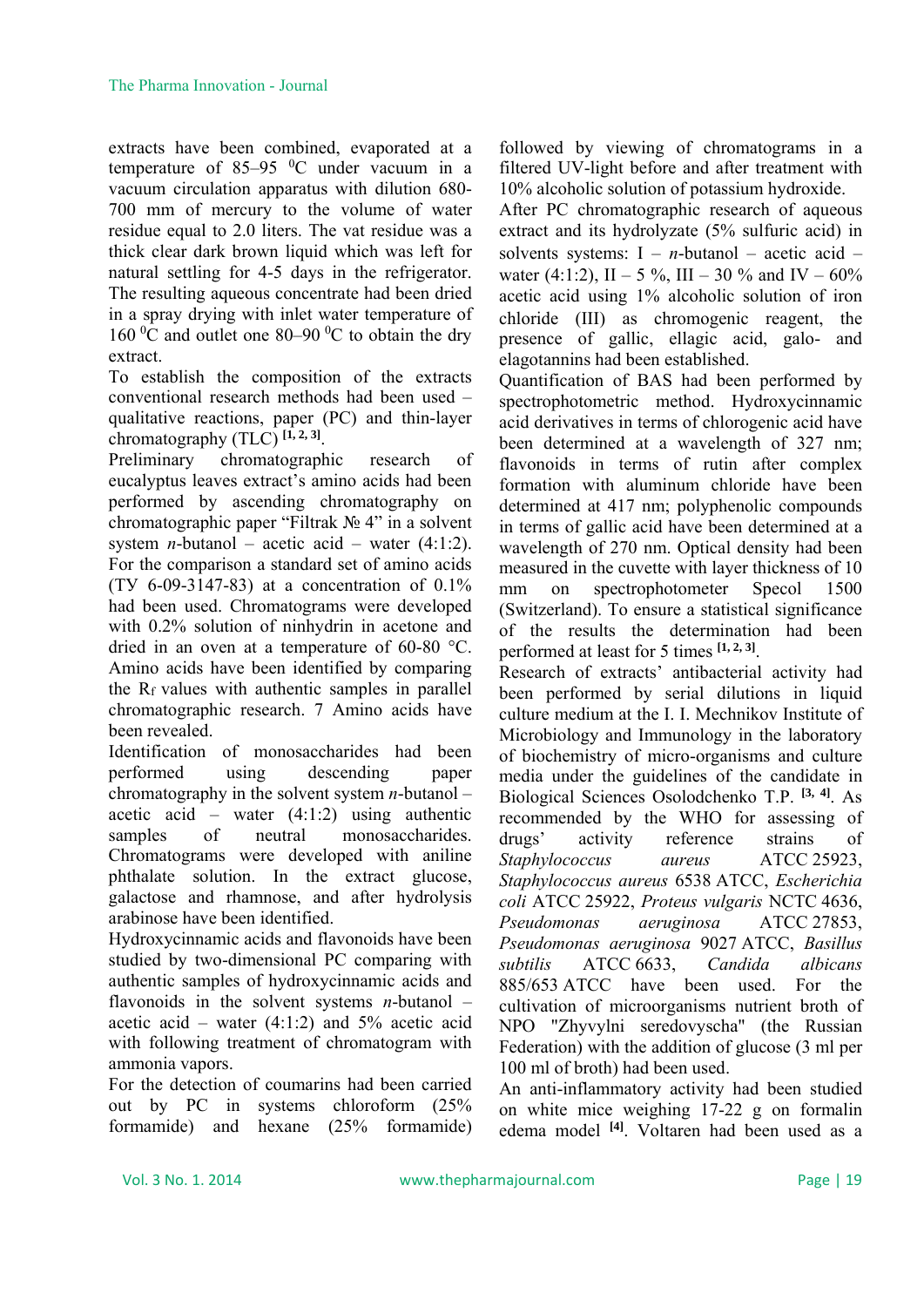reference drug. Experimental animals have been divided into three groups: contros, the group that was treated with Eucalyptus leaves extract, and the group that have been treated with reference drug.

The degree of extract's anti-inflammatory activity had been evaluated by antiexudative effect. For aseptic acute exudative inflammation simulation 2% solution of formalin had been used as phlogogen, which had been administered subplantarly in the amount of 0.05 ml 1 hour after oral administration of studied Eucalyptus extract, reference drug voltaren and in controls water have been administrated. The activity of studied substances was measured their ability to reduce the development of edema comparing with controls.

Research of anabolic activity of Eucalyptus leaves dry extract had been carried out in the laboratory of general pharmacology under the guidance of Candidate of Medical Sciences Chayka L.O. by employees of DNCLZ with our participation The research had been carried out in comparison with the known non-steroidal anabolic drug potassium orotate ("Borschagivsky Chemical-Pharmaceutical Factory", batch 1411, expiry date 11.2012) **[3, 5]**.

As indicators of anabolic activity DNA and total protein content in muscle tissue have been selected **[3, 6, 7]**.

Research had been carried out on 23 nonlinear male rats. Drugs have been administered intragastrically every day for 10 days: Eucalyptus extract – in doses of 200 and 600 mg/kg (by a filled mass), which corresponds to 2% and 6% of

higher single dose of the extract, potassium orotate  $-200$  mg/kg (for potassium orotate). The controls have been treated with purified water in an equivalent volume.

Within 24 hours after the last injection of studied drugs the rats have been decapitated, the liver and muscles of the back of the thigh have been cut. Muscle had been frozen and stored in liquid nitrogen. For the experiment tissues have been crushed: liver had been passed through the press, muscle had been ground in a porcelain mortar in liquid nitrogen.

In the crushed tissues DNA content had been determined by the method of Trudolyubova M.G. **[6]** and total protein had been determined by the method of Miller G. I. **[7]**.

### **3. Results and discussion.**

As a result of previous chemical and chromatographic studies of the obtained extract the presence of hydroxycinnamic acid derivatives, flavonoids and polyphenolic compounds, amino acids and sugars had been established.

In the dry extract of *Eucalyptus viminalis* Labill leaves next compounds have been identified: 2 phenol carboxylic acids – gallic and ellagic, 5 hydroxycinnamic acid derivatives – *p*-coumaric, caffeic, ferulic, chlorogenic and neochlorogenic, 6 coumarins – coumarin, umbelliferone, scopoletin, daphnoretin, skimin and scopolin, 8 flavonoids and their glycosides – luteolin, myricetin, quercetin, kaempferol, isorhamnetin, isoquercitrin, astragalin and isorhamnetin-3-O-*β*-D-glucopyranoside.

| <b>Table 1:</b> Research of antibacterial activity of Eucalyptus leaves extract by serial dilutions method in a liquid |  |  |  |  |  |  |  |  |
|------------------------------------------------------------------------------------------------------------------------|--|--|--|--|--|--|--|--|
| ouburo modium                                                                                                          |  |  |  |  |  |  |  |  |

| <b>Microorganisms</b>    | MIC of Eucalyptus leaves extract, µg/ml |
|--------------------------|-----------------------------------------|
| S. aureus 25923 ATCC     | 30-35                                   |
| S. aureus 6538 ATCC      | $30 - 40$                               |
| E. coli 25922 ATCC       | 35-45                                   |
| P. vulgaris 4636 NCTC    | $45 - 50$                               |
| P. aeruginosa 27853 ATCC | 50-55                                   |
| P. aeruginosa 9027 ATCC  | 50-60                                   |
| B. subtilis 6633 ATCC    | $25 - 35$                               |
| C. albicans 885/653 ATCC | $45 - 65$                               |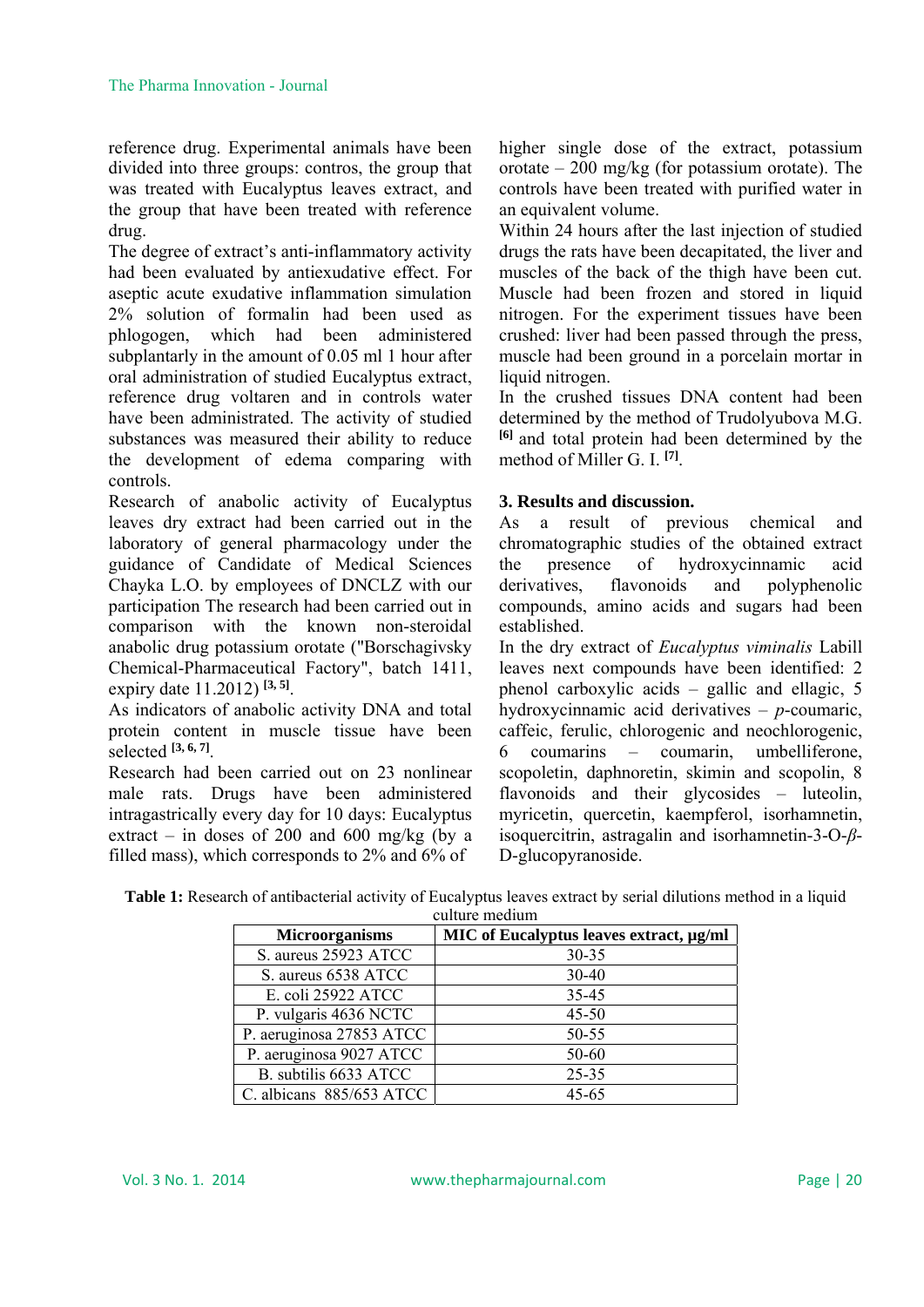Content of hydroxycinnamic acids  $(2,91\pm0,03\%)$ , flavonoids  $(4,41\pm0,05\%)$  and polyphenolic compounds (32,01±0,03%) had been established. The extract from Eucalyptus leaves meal possesses antibacterial activity against different taxonomic groups of microorganisms (Table 1). The results obtained on the model of formalin edema in mice indicate on a pronounced antiinflammatory activity of Eucalyptus leaves dry extract, obtained by complex processing. The maximum antiexudative effect of extract – 64.54  $\%$  – was observed at a dose of 20 mg/kg.

Intragastric administration of Eucalyptus leaves dry extract during 10 days in a dose of 200 mg/kg had a tendency to increase DNA content in muscle by 18%. The protein content of the extract at this dose did not change (Table 2).

When extract was administrated at a dose of 600 mg/kg the significant increase of DNA in muscle by 40% and certain growth of total protein by 18% were registered.

Potassium orotate at dose of 200 mg/kg had influence on DNA content and total protein in the muscle of rats comparable with that for extract in dose of 200 mg/kg.

The changes in DNA content and total protein in the liver of rats treated with the extract in these doses were not detected. That is, the ten-day intragastric administration of the extract at doses of 200 and 600 mg/kg causes a dose-dependent anabolic activity in rat muscle, increasing DNA content and total protein.

| Table 2: Influence of ten-day intragastric administration of Eucalyptus leaves extract on the content of total |  |
|----------------------------------------------------------------------------------------------------------------|--|
| nrotein and DNA in rats muscles                                                                                |  |

| 010.00111 0110 D . 11 . 111 . 000 1110.00100 |                      |   |                        |                                        |                        |                                        |  |  |
|----------------------------------------------|----------------------|---|------------------------|----------------------------------------|------------------------|----------------------------------------|--|--|
|                                              |                      |   | <b>DNA</b>             |                                        | <b>Total protein</b>   |                                        |  |  |
| Drug                                         | <b>Dose</b><br>mg/kg | N | $\mu$ g/g of<br>tissue | increase relative<br>to the control, % | $\mu$ g/g of<br>tissue | increase relative<br>to the control, % |  |  |
| Control                                      |                      |   | $445 \pm 50,1$         |                                        | $121 \pm 5,13$         |                                        |  |  |
| Eucalyptus                                   | 200                  |   | $526 \pm 62,3$         | $+18$                                  | $124 \pm 3.88$         | $+1$                                   |  |  |
| leaves extract                               | 600                  |   | $623 \pm 51.2$         | $+40$                                  | $143 \pm 3.51$         | $+18$                                  |  |  |
| Potassium<br>orotate                         | 200                  |   | $521 \pm 45.5$         | $+17$                                  | $131 \pm 1,85$         | +8                                     |  |  |

The results of preliminary studies have shown the prospect of further research of Eucalyptus leaves dry extract's influence on the protein synthesizing system of the body.

Pharmacological studies indicated the prospects of using Eucalyptus leaves dry extract, obtained by complex processing, as an antibacterial, antiinflammatory and anabolic remedy.

#### **4. Conclusions**

Phenolic compounds of Eucalyptus leaves dry extract obtained by complex processing have been identified and quantified. Antimicrobial, anti-inflammatory and anabolic activity of Eucalyptus leaves dry extract have been studied, which shown the prospect of development of new drugs on its basis.

#### **5. References**

- 1. Кошовий ОМ, Комісаренко АМ, Ковальова АМ. Дослідження фенольних сполук листя евкаліпту. Фармаком 2005; 2(3):151–161.
- 2. Ковальова АМ, Георгієвський ГВ, Ковальов ВМ. Розробка метода стандартизації нового лікарського засобу піфламін. Фармаком 2002; 2:92–97.
- 3. Oleg MK, Victoria SK, Victoria VV, Andrej MK. A new herbal remedy with anabolic activity on the basis of hydrophilic compounds of Eucalyptus leaves. Herba Polonica 2008; 55(1):72–77.
- 4. Доклінічні дослідження лікарських засобів: Метод рекоменд. / За ред. чл.-кор. АМН України О.В. Стефанова. – К.: Здоров'я, 2001; 292–306.
- 5. Компендиум. Лекарственные препараты 2011 г. / Под ред. проф. В.Н. Коваленко и